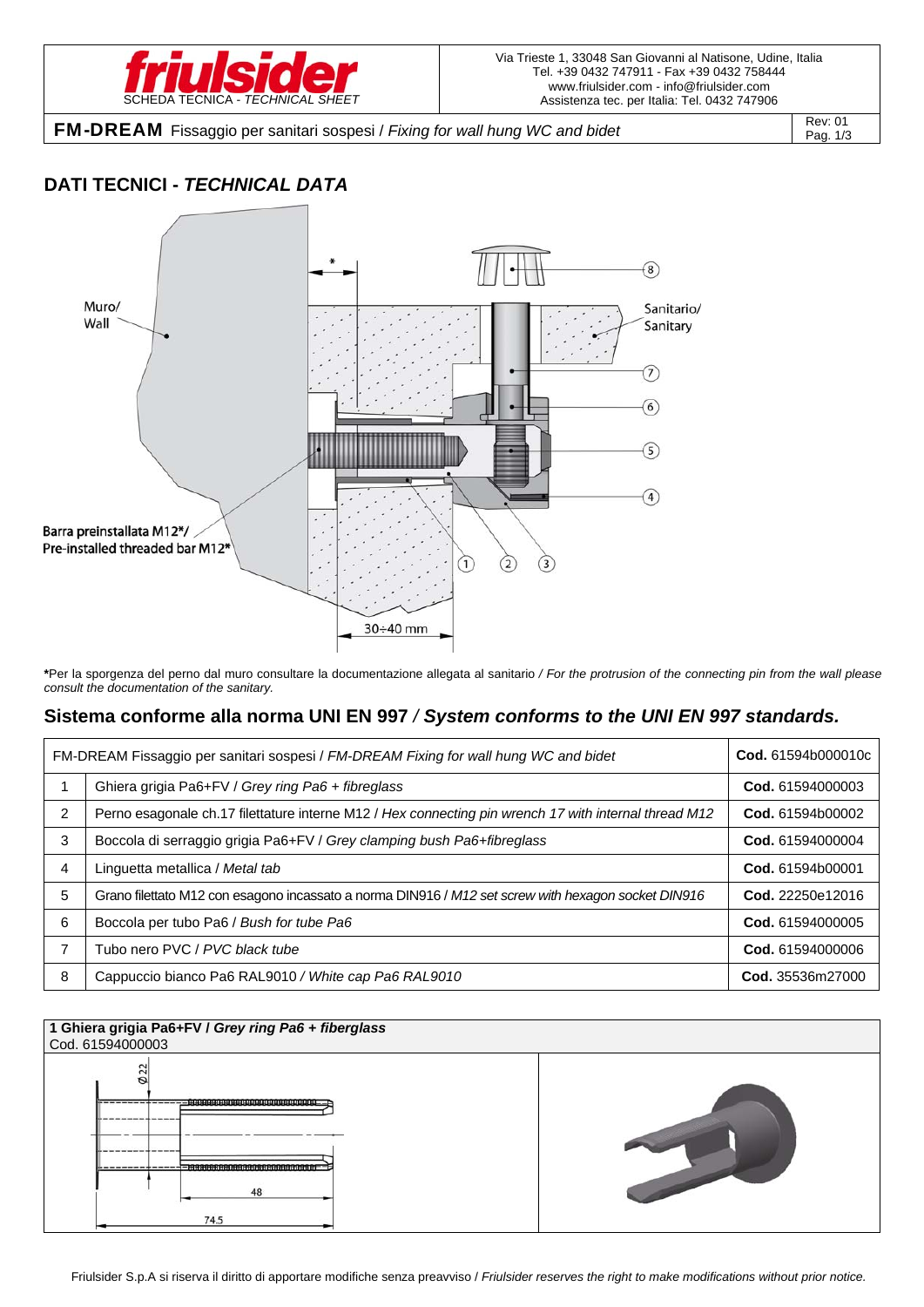

Via Trieste 1, 33048 San Giovanni al Natisone, Udine, Italia Tel. +39 0432 747911 - Fax +39 0432 758444 www.friulsider.com - info@friulsider.com Assistenza tec. per Italia: Tel. 0432 747906

FM-DREAM Fissaggio per sanitari sospesi / *Fixing for wall hung WC and bidet* Rev: 01 Pag. 2/3 **2 Perno esagonale ch.17 filettature interne M12 /** *Hex connecting pin wrench 17 with internal thread M12* Cod. 61594b00002 M<sub>12</sub>  $30$ 64 **3 Boccola di serraggio grigia Pa6+FV /** *Grey clamping bush Pa6 + fibreglass* Cod. 61594000004 040  $36$ **4 Linguetta metallica /** *Metal tab*  Cod. 61594b00001 **5 Grano filettato M12 con esagono incassato a norma DIN916 /** *M12 set screw with hexagon socket DIN916* Cod. 22250e12016 16 **6 Boccola per tubo Pa6 /** *Bush for tube Pa6* Cod. 61594000005  $\Phi$ 12 **7 Tubo nero PVC /** *PVC black tube* Cod. 61594000006  $\phi$  12 150 **8 Cappuccio bianco Pa6 RAL9010 /** *White cap Pa6 RAL9010* Cod. 35536m27000 $\frac{2}{2}$